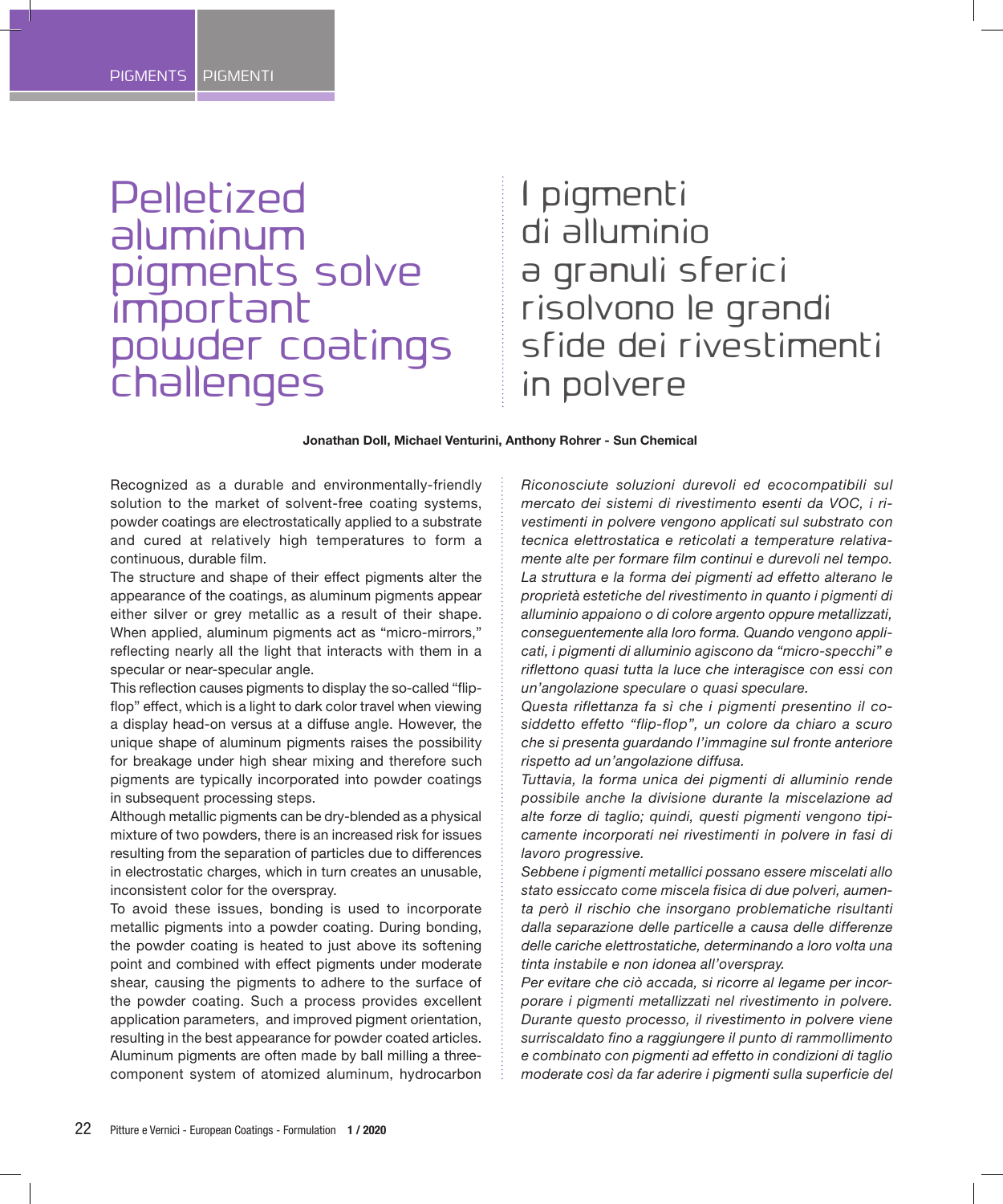solvent, and lubricant. For powder coating applications, the solvent is removed, but the lubricant stays behind on the surface of the pigment. Typical lubricants are saturated and unsaturated analogues of C18 fatty acids, namely stearic and oleic acid, respectively. Due to the small size and reactivity of aluminum pigments, they have a low minimum ignition energy (MIE) and high kST, meaning that they must be handled with care. The MIE and kST are measures of how much energy is required to ignite a powder or dust and the strength of that explosion, respectively.

## **AN ALTERNATIVE SOLUTION**

In other industries where aluminum is used in a solvent free form, a resin is added, extruded, and dried to create a pelletized result. The pellet can mitigate dust, in turn lowering the likelihood of an explosion. Using this same approach with an aluminum pigment in powder coatings would offer a benefit to converters who work with fine



**Fig. 1 Figure of pelletized aluminum used as the subject of this study**  *Immagine dell'alluminio in granuli sferici utilizzati per compiere questo studio*

## aluminum pigments.

In order to understand the dynamics of pelletized aluminum on the pigment industry, Sun Chemical conducted a series of experiments using products with aluminum content of 85%, with the remaining fraction being polyester resin. To incorporate the pelletized pigments into the powder coating, there are two possible methods: high shear dry blending or bonding.

For high shear dry blending, the pellets were added to a powder coating base at 1.25% total metal loading and mixed at 50% of the speed/time for a typical bonding step. On *rivestimento in polvere. Questo processo fornisce eccellenti parametri applicativi oltre ad un migliore orientamento del pigmento, da cui derivano le eccellenti proprietà estetiche degli oggetti rivestiti con il materiale in polvere.*

*I pigmenti di alluminio sono spesso realizzati con i mulini a sfera, un sistema tripartito di alluminio atomizzato, solvente di origine idrocarbonica e lubrificante. Per le applicazioni di rivestimento in polvere, il solvente viene rimosso ma il lubrificante rimane in una posizione retrostante la superficie del pigmento. I lubrificanti tipici sono analoghi saturi e insaturi di acidi grassi C18, acido stearico ed oleico rispettivamente.*

*Per via della granulometria fine e della reattività dei pigmenti di alluminio, essi presentano una minima energia d'ignizione (MIE) e alto kST, quindi devono essere trattati con cura. La MIE e kST sono la misura della quantità di energia richiesta per infiammare una polvere o pulviscolo e della forza dell'esplosione, rispettivamente.*

## **UNA SOLUZIONE ALTERNATIVA**

*Nelle altre industrie in cui l'alluminio viene utilizzato nella forma esente da solvente, si aggiunge una resina, estrusa ed essiccata per realizzare una soluzione a granuli. I granuli possono mitigare il pulviscolo, e di conseguenza ridurre il rischio di un'esplosione. L'adozione di questa stessa tecnica con il pigmento di alluminio in un rivestimento in polvere potrebbe offrire un vantaggio a chi tratta i pigmenti di alluminio fini. Per comprendere l'impatto dell'alluminio a sfere sull'industria produttrice di pigmenti, Sun Chemical ha eseguito una serie di esperimenti usando prodotti con un contenuto di allumino pari all'85% e con la parte residua di resina poliestere. Per incorporare i pigmenti in granuli sferici nel rivestimento in polvere, esistono due possibili tecniche: la miscelazione allo stato secco con alte forze di taglio oppure il legame. Per la miscelazione allo stato secco con alte forze di taglio, le sfere vengono aggiunte nel rivestimento in polvere con un carico pari all'1,25% sul totale del contenuto metallico e miscelate al 50% della velocità/tempo per una tipica fase di legame. Diversamente, l'operazione di legame dell'alluminio ridotto in sfere non è stata eseguita con l'1% del carico di metallo utilizzando i protocolli di legame standard. Di conseguenza, le basi del rivestimento in polvere pigmentato sono state applicate su pannelli di acciaio inossidabile e reticolate in base ai parametri della base.*

## **RISULTATI DEL TEST**

#### *Il test del pulviscolo*

*La MIE di una nuvola di polvere si correla al livello minimo di scarica di energia richiesta per infiammare la miscela di*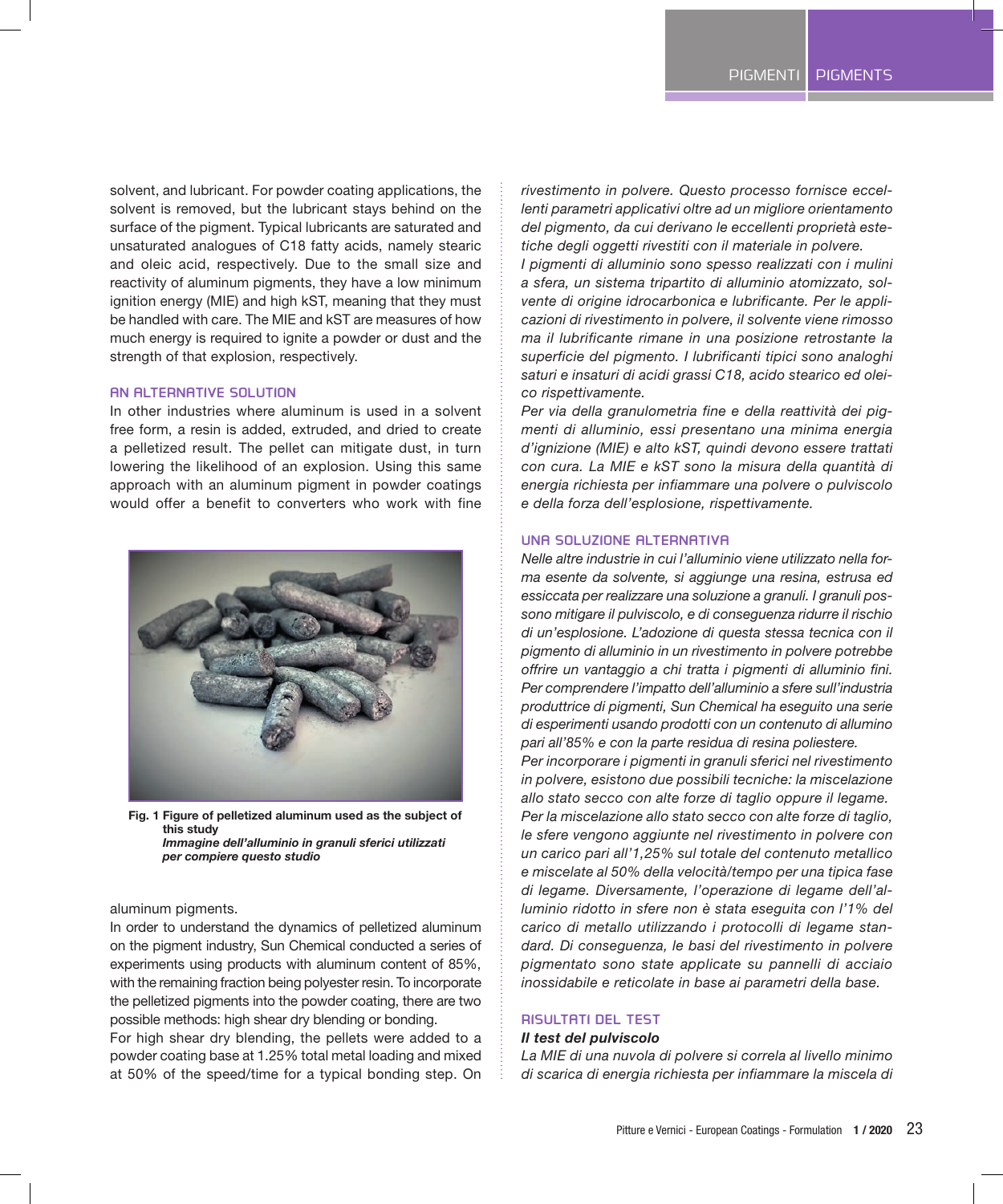

**Fig. 2 a) Brightness (L\*15), b) flop index and c) gloss for dry blended and bonded 2081 and a leafing, pelletized aluminum pigment dispersed in a TGIC-cured polyester system. d) Brightness (L\*15), e) flop index and f) gloss for dry blended and bonded 2081 and a leafing, pelletized aluminum pigment dispersed in an HAA-cured polyester system**  *a) Luminosità (L\*15), b) indice flop e c) brillantezza di 2081 mischiato e legato allo stato secco e di un pigmento di alluminio a grani, fogliante disperso in un sistema poliestere reticolato con TGIC; d) Luminosità (L\*15), e) indice flop e f) brillantezza di 2081 mischiato e legato allo stato secco e di un pigmento di alluminio a granuli, fogliante disperso in un sistema poliestere reticolato con HAA*

the other hand, bonding of the pelletized and unpelletized aluminum was carried out at 1% total metal loading using standard bonding protocols. As a result, the pigmented powder coating bases were applied to stainless steel panels and cured according to the parameters of the base.

## **TESTING RESULTS**

## **Dust Testing**

The MIE of a dust cloud refers to the lowest energy discharge required to ignite the dust/air mixture at room temperature. Studies have shown that modifying the pigments' physical form raises the MIE by decreasing the dust concentration. Additionally, these experiments demonstrated that the pelletized product increased the MIE of the fine aluminum powder by two orders of magnitude, proving that greater increases in the size of the pellet yield a larger MIE value. Therefore, transportation and storage requirements for these pigment forms are different.

Due to the reactive nature of aluminum powders, there are specific guidelines across the globe, including North America, China and Europe. For example, aluminum powders are classified as hazardous materials by the European Union. However, pellets are exempt from these regulations which enables the simplification of the supply chain.

#### **Appearance Testing**

Testing showed that pelletized aluminum can be incorporated by two different methods to give a bright metallic finish that *polvere/aria a temperatura ambiente. Gli studi hanno dimostrato che la modificazione della forma fisica dei pigmenti aumenta la MIE facendo diminuire la concentrazione di pulviscolo.*

*Inoltre, questi esperimenti hanno dimostrato che il prodotto ridotto a granuli sferici aumentava la MIE della polvere di alluminio fine di due ordini di grandezza, a dimostrare che gli incrementi della dimensione del granulo sferico producono un valore MIE superiore. Di conseguenza, i requisiti di trasporto e stoccaggio per queste forme di pigmento sono differenti.*

*A causa della natura reattiva delle polveri di alluminio, esistono delle linee guida specifiche in tutto il mondo fra cui l'America del Nord, la Cina e l'Europa. Ad esempio, le polveri di alluminio vengono classificate dall'Unione Europea come materiali pericolosi; comunque, i granuli sferici sono esenti da queste norme così da facilitare la catena di distribuzione.*

## *Il test delle proprietà estetiche*

*I test hanno dimostrato che l'alluminio in granuli sferici può essere incorporato adottando due tecniche differenti in modo da fornire una finitura metallizzata brillante che sia comparabile all'alluminio legato, disteso.*

*L'inclusione della resina aiuta ad allineare l'alluminio nella configurazione piana quando il rivestimento in polvere viene reticolato consentendo così un orientamento generale migliore nel rivestimento in polvere rispetto all'alluminio non ridotto in granuli sferici.*

*Oltre a questo, i risultati hanno dimostrato che la brillantezza è maggiore nel caso dell'alluminio legato rispetto al caso dei granuli sferici. Dal momento che la brillantezza dei rivestimenti in polvere può essere determinata dalle resine, la compatibilità di quest'ultima può essere responsabile della levigatezza della finitura e dell'orientamento dell'alluminio, che di conseguenza incrementa la brillantezza.*

## *Test del recupero*

*Per verificare la possibilità di recuperare un rivestimento in polvere, è stato eseguito il test della separazione a ciclone al fine di valutare se una polvere si separa durante il processo. Dopo aver eseguito ripetuti cicli di separazione a ciclone, si è riscontrato che la luminosità, le sfumature di colore e la brillantezza si erano ridotte. Tuttavia, l'alluminio in granuli sferici miscelati reagisce in modo diverso rispetto al pigmento metallico mischiato e legato. Sebbene i granuli sferici di alluminio perdano velocemente luminosità e*